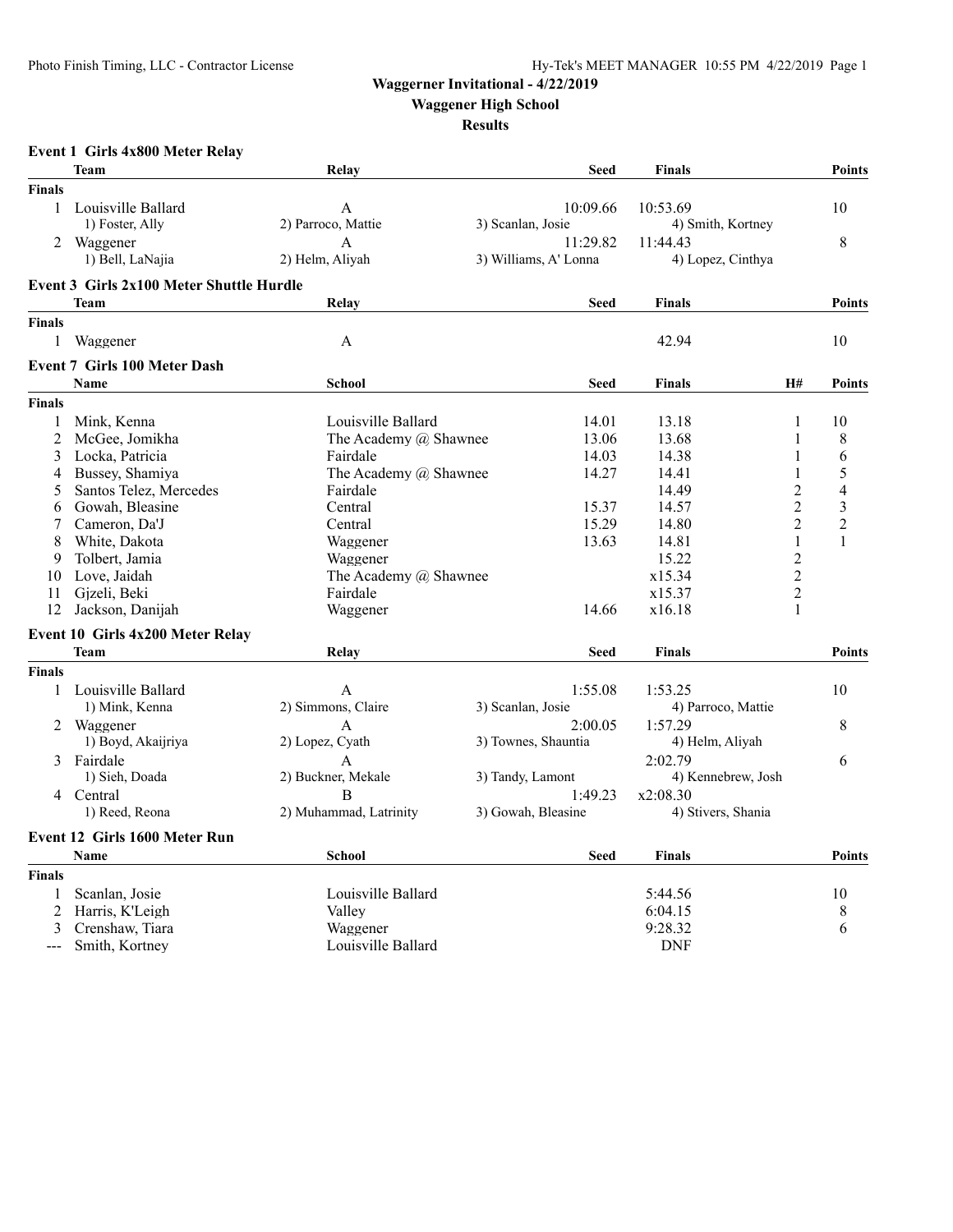### **Waggerner Invitational - 4/22/2019**

**Waggener High School**

**Results**

# **Event 14 Girls 4x100 Meter Relay**

| <b>Finals</b><br>55.65<br>55.63<br>10<br>1<br>Waggener<br>A<br>1) Peterson, Jay Leyah<br>2) Tolbert, Jamia<br>3) Townes, Shauntia<br>4) Martin, Jadelynn<br>2 Central<br>58.71<br>8<br>51.41<br>А<br>4) Stivers, Shania<br>1) Reed, Reona<br>2) Muhammad, Latrinity<br>3) Gowah, Bleasine<br>--- Louisville Ballard<br><b>DNF</b><br>A<br><b>Event 17 Girls 400 Meter Dash</b><br>H#<br>Name<br><b>School</b><br><b>Seed</b><br>Finals<br><b>Points</b><br><b>Finals</b><br>1:03.83<br>Dobbins, Emani<br>Central<br>1:03.94<br>1<br>10<br>1<br>2<br>Louisville Ballard<br>1:07.26<br>1:05.17<br>1<br>8<br>Brown, Fayza<br>Carpenter, Jameya<br>1<br>6<br>3<br>Central<br>1:06.27<br>$\overline{c}$<br>5<br>Bussey, Shamiya<br>The Academy @ Shawnee<br>1:13.47<br>4<br>$\overline{2}$<br>$\overline{4}$<br>Love, Jaidah<br>The Academy @ Shawnee<br>5<br>1:14.15<br><b>Event 22 Girls 800 Meter Run</b><br>Name<br>School<br><b>Finals</b><br><b>Points</b><br><b>Seed</b><br><b>Finals</b><br>2:26.00<br>Scanlan, Josie<br>Louisville Ballard<br>10<br>1<br>Louisville Ballard<br>2:31.98<br>2<br>Parroco, Mattie<br>8<br>6<br>3<br>Claycomb, Alisha<br>2:43.59<br>2:33.00<br>Central<br>5<br>Harris, K'Leigh<br>Valley<br>2:49.23<br>2:41.09<br>4<br>$\overline{\mathcal{A}}$<br>Lopez, Cinthya<br>Waggener<br>2:51.97<br>5<br>3<br>2:55.97<br>Soumare, Aicha<br>Central<br>2:54.83<br>6<br>$\overline{2}$<br>Williams, A' Lonna<br>2:53.36<br>7<br>3:04.00<br>Waggener<br>Event 24 Girls 200 Meter Dash<br><b>School</b><br>Name<br><b>Seed</b><br><b>Finals</b><br>H#<br>Points<br><b>Finals</b><br>Louisville Ballard<br>27.41<br>1<br>Brown, Fayza<br>27.04<br>1<br>10<br>2<br>29.63<br>8<br>Mink, Kenna<br>Louisville Ballard<br>28.44<br>1<br>$\mathbf{1}$<br>6<br>Boyd, Akaijriya<br>30.31<br>3<br>Waggener<br>28.54<br>5<br>$\overline{2}$<br>28.59<br>Peterson, Jay Leyah<br>Waggener<br>4<br>$\overline{\mathcal{L}}$<br>$\mathbf{1}$<br>29.77<br>5<br>McGee, Jomikha<br>The Academy @ Shawnee<br>29.67<br>$\overline{c}$<br>3<br>29.85<br>Locka, Patricia<br>Fairdale<br>6<br>$\overline{c}$<br>$\mathbf{1}$<br>7<br>Bussey, Shamiya<br>The Academy @ Shawnee<br>30.49<br>30.04<br>$\overline{2}$<br>$\mathbf{1}$<br>Santos Telez, Mercedes<br>8<br>Fairdale<br>30.54<br>$\,1$<br>Central<br>9<br>Reed, Reona<br>31.16<br>30.63<br>$\overline{2}$<br>Cameron, Da'J<br>31.81<br>10<br>Central<br>$\overline{\mathbf{c}}$<br>11 Jackson, Danijah<br>x32.32<br>Waggener<br>32.89<br>$\overline{c}$<br>12 Martin, Jadelynn<br>x32.34<br>Waggener<br>$\overline{2}$<br>Williams, Kelyce<br>Waggener<br>x32.86<br>13<br>Event 26 Girls 3200 Meter Run<br>Name<br><b>School</b><br><b>Points</b><br><b>Seed</b><br><b>Finals</b><br><b>Finals</b><br>Louisville Ballard<br>Liem, Shannon<br>13:32.84<br>10<br>1<br>2 Perkins, Elizabeth<br>Louisville Ballard<br>13:47.39<br>13:48.65<br>8 | <b>Team</b> | Relay | <b>Seed</b> | <b>Finals</b> | <b>Points</b> |
|--------------------------------------------------------------------------------------------------------------------------------------------------------------------------------------------------------------------------------------------------------------------------------------------------------------------------------------------------------------------------------------------------------------------------------------------------------------------------------------------------------------------------------------------------------------------------------------------------------------------------------------------------------------------------------------------------------------------------------------------------------------------------------------------------------------------------------------------------------------------------------------------------------------------------------------------------------------------------------------------------------------------------------------------------------------------------------------------------------------------------------------------------------------------------------------------------------------------------------------------------------------------------------------------------------------------------------------------------------------------------------------------------------------------------------------------------------------------------------------------------------------------------------------------------------------------------------------------------------------------------------------------------------------------------------------------------------------------------------------------------------------------------------------------------------------------------------------------------------------------------------------------------------------------------------------------------------------------------------------------------------------------------------------------------------------------------------------------------------------------------------------------------------------------------------------------------------------------------------------------------------------------------------------------------------------------------------------------------------------------------------------------------------------------------------------------------------------------------------------------------------------------------------------------------------------------------------------------------------------------------------------------------------------------------------------------------------------------------------------------------------------------------------------------------------------------------------------------------------------------------------------------------|-------------|-------|-------------|---------------|---------------|
|                                                                                                                                                                                                                                                                                                                                                                                                                                                                                                                                                                                                                                                                                                                                                                                                                                                                                                                                                                                                                                                                                                                                                                                                                                                                                                                                                                                                                                                                                                                                                                                                                                                                                                                                                                                                                                                                                                                                                                                                                                                                                                                                                                                                                                                                                                                                                                                                                                                                                                                                                                                                                                                                                                                                                                                                                                                                                                  |             |       |             |               |               |
|                                                                                                                                                                                                                                                                                                                                                                                                                                                                                                                                                                                                                                                                                                                                                                                                                                                                                                                                                                                                                                                                                                                                                                                                                                                                                                                                                                                                                                                                                                                                                                                                                                                                                                                                                                                                                                                                                                                                                                                                                                                                                                                                                                                                                                                                                                                                                                                                                                                                                                                                                                                                                                                                                                                                                                                                                                                                                                  |             |       |             |               |               |
|                                                                                                                                                                                                                                                                                                                                                                                                                                                                                                                                                                                                                                                                                                                                                                                                                                                                                                                                                                                                                                                                                                                                                                                                                                                                                                                                                                                                                                                                                                                                                                                                                                                                                                                                                                                                                                                                                                                                                                                                                                                                                                                                                                                                                                                                                                                                                                                                                                                                                                                                                                                                                                                                                                                                                                                                                                                                                                  |             |       |             |               |               |
|                                                                                                                                                                                                                                                                                                                                                                                                                                                                                                                                                                                                                                                                                                                                                                                                                                                                                                                                                                                                                                                                                                                                                                                                                                                                                                                                                                                                                                                                                                                                                                                                                                                                                                                                                                                                                                                                                                                                                                                                                                                                                                                                                                                                                                                                                                                                                                                                                                                                                                                                                                                                                                                                                                                                                                                                                                                                                                  |             |       |             |               |               |
|                                                                                                                                                                                                                                                                                                                                                                                                                                                                                                                                                                                                                                                                                                                                                                                                                                                                                                                                                                                                                                                                                                                                                                                                                                                                                                                                                                                                                                                                                                                                                                                                                                                                                                                                                                                                                                                                                                                                                                                                                                                                                                                                                                                                                                                                                                                                                                                                                                                                                                                                                                                                                                                                                                                                                                                                                                                                                                  |             |       |             |               |               |
|                                                                                                                                                                                                                                                                                                                                                                                                                                                                                                                                                                                                                                                                                                                                                                                                                                                                                                                                                                                                                                                                                                                                                                                                                                                                                                                                                                                                                                                                                                                                                                                                                                                                                                                                                                                                                                                                                                                                                                                                                                                                                                                                                                                                                                                                                                                                                                                                                                                                                                                                                                                                                                                                                                                                                                                                                                                                                                  |             |       |             |               |               |
|                                                                                                                                                                                                                                                                                                                                                                                                                                                                                                                                                                                                                                                                                                                                                                                                                                                                                                                                                                                                                                                                                                                                                                                                                                                                                                                                                                                                                                                                                                                                                                                                                                                                                                                                                                                                                                                                                                                                                                                                                                                                                                                                                                                                                                                                                                                                                                                                                                                                                                                                                                                                                                                                                                                                                                                                                                                                                                  |             |       |             |               |               |
|                                                                                                                                                                                                                                                                                                                                                                                                                                                                                                                                                                                                                                                                                                                                                                                                                                                                                                                                                                                                                                                                                                                                                                                                                                                                                                                                                                                                                                                                                                                                                                                                                                                                                                                                                                                                                                                                                                                                                                                                                                                                                                                                                                                                                                                                                                                                                                                                                                                                                                                                                                                                                                                                                                                                                                                                                                                                                                  |             |       |             |               |               |
|                                                                                                                                                                                                                                                                                                                                                                                                                                                                                                                                                                                                                                                                                                                                                                                                                                                                                                                                                                                                                                                                                                                                                                                                                                                                                                                                                                                                                                                                                                                                                                                                                                                                                                                                                                                                                                                                                                                                                                                                                                                                                                                                                                                                                                                                                                                                                                                                                                                                                                                                                                                                                                                                                                                                                                                                                                                                                                  |             |       |             |               |               |
|                                                                                                                                                                                                                                                                                                                                                                                                                                                                                                                                                                                                                                                                                                                                                                                                                                                                                                                                                                                                                                                                                                                                                                                                                                                                                                                                                                                                                                                                                                                                                                                                                                                                                                                                                                                                                                                                                                                                                                                                                                                                                                                                                                                                                                                                                                                                                                                                                                                                                                                                                                                                                                                                                                                                                                                                                                                                                                  |             |       |             |               |               |
|                                                                                                                                                                                                                                                                                                                                                                                                                                                                                                                                                                                                                                                                                                                                                                                                                                                                                                                                                                                                                                                                                                                                                                                                                                                                                                                                                                                                                                                                                                                                                                                                                                                                                                                                                                                                                                                                                                                                                                                                                                                                                                                                                                                                                                                                                                                                                                                                                                                                                                                                                                                                                                                                                                                                                                                                                                                                                                  |             |       |             |               |               |
|                                                                                                                                                                                                                                                                                                                                                                                                                                                                                                                                                                                                                                                                                                                                                                                                                                                                                                                                                                                                                                                                                                                                                                                                                                                                                                                                                                                                                                                                                                                                                                                                                                                                                                                                                                                                                                                                                                                                                                                                                                                                                                                                                                                                                                                                                                                                                                                                                                                                                                                                                                                                                                                                                                                                                                                                                                                                                                  |             |       |             |               |               |
|                                                                                                                                                                                                                                                                                                                                                                                                                                                                                                                                                                                                                                                                                                                                                                                                                                                                                                                                                                                                                                                                                                                                                                                                                                                                                                                                                                                                                                                                                                                                                                                                                                                                                                                                                                                                                                                                                                                                                                                                                                                                                                                                                                                                                                                                                                                                                                                                                                                                                                                                                                                                                                                                                                                                                                                                                                                                                                  |             |       |             |               |               |
|                                                                                                                                                                                                                                                                                                                                                                                                                                                                                                                                                                                                                                                                                                                                                                                                                                                                                                                                                                                                                                                                                                                                                                                                                                                                                                                                                                                                                                                                                                                                                                                                                                                                                                                                                                                                                                                                                                                                                                                                                                                                                                                                                                                                                                                                                                                                                                                                                                                                                                                                                                                                                                                                                                                                                                                                                                                                                                  |             |       |             |               |               |
|                                                                                                                                                                                                                                                                                                                                                                                                                                                                                                                                                                                                                                                                                                                                                                                                                                                                                                                                                                                                                                                                                                                                                                                                                                                                                                                                                                                                                                                                                                                                                                                                                                                                                                                                                                                                                                                                                                                                                                                                                                                                                                                                                                                                                                                                                                                                                                                                                                                                                                                                                                                                                                                                                                                                                                                                                                                                                                  |             |       |             |               |               |
|                                                                                                                                                                                                                                                                                                                                                                                                                                                                                                                                                                                                                                                                                                                                                                                                                                                                                                                                                                                                                                                                                                                                                                                                                                                                                                                                                                                                                                                                                                                                                                                                                                                                                                                                                                                                                                                                                                                                                                                                                                                                                                                                                                                                                                                                                                                                                                                                                                                                                                                                                                                                                                                                                                                                                                                                                                                                                                  |             |       |             |               |               |
|                                                                                                                                                                                                                                                                                                                                                                                                                                                                                                                                                                                                                                                                                                                                                                                                                                                                                                                                                                                                                                                                                                                                                                                                                                                                                                                                                                                                                                                                                                                                                                                                                                                                                                                                                                                                                                                                                                                                                                                                                                                                                                                                                                                                                                                                                                                                                                                                                                                                                                                                                                                                                                                                                                                                                                                                                                                                                                  |             |       |             |               |               |
|                                                                                                                                                                                                                                                                                                                                                                                                                                                                                                                                                                                                                                                                                                                                                                                                                                                                                                                                                                                                                                                                                                                                                                                                                                                                                                                                                                                                                                                                                                                                                                                                                                                                                                                                                                                                                                                                                                                                                                                                                                                                                                                                                                                                                                                                                                                                                                                                                                                                                                                                                                                                                                                                                                                                                                                                                                                                                                  |             |       |             |               |               |
|                                                                                                                                                                                                                                                                                                                                                                                                                                                                                                                                                                                                                                                                                                                                                                                                                                                                                                                                                                                                                                                                                                                                                                                                                                                                                                                                                                                                                                                                                                                                                                                                                                                                                                                                                                                                                                                                                                                                                                                                                                                                                                                                                                                                                                                                                                                                                                                                                                                                                                                                                                                                                                                                                                                                                                                                                                                                                                  |             |       |             |               |               |
|                                                                                                                                                                                                                                                                                                                                                                                                                                                                                                                                                                                                                                                                                                                                                                                                                                                                                                                                                                                                                                                                                                                                                                                                                                                                                                                                                                                                                                                                                                                                                                                                                                                                                                                                                                                                                                                                                                                                                                                                                                                                                                                                                                                                                                                                                                                                                                                                                                                                                                                                                                                                                                                                                                                                                                                                                                                                                                  |             |       |             |               |               |
|                                                                                                                                                                                                                                                                                                                                                                                                                                                                                                                                                                                                                                                                                                                                                                                                                                                                                                                                                                                                                                                                                                                                                                                                                                                                                                                                                                                                                                                                                                                                                                                                                                                                                                                                                                                                                                                                                                                                                                                                                                                                                                                                                                                                                                                                                                                                                                                                                                                                                                                                                                                                                                                                                                                                                                                                                                                                                                  |             |       |             |               |               |
|                                                                                                                                                                                                                                                                                                                                                                                                                                                                                                                                                                                                                                                                                                                                                                                                                                                                                                                                                                                                                                                                                                                                                                                                                                                                                                                                                                                                                                                                                                                                                                                                                                                                                                                                                                                                                                                                                                                                                                                                                                                                                                                                                                                                                                                                                                                                                                                                                                                                                                                                                                                                                                                                                                                                                                                                                                                                                                  |             |       |             |               |               |
|                                                                                                                                                                                                                                                                                                                                                                                                                                                                                                                                                                                                                                                                                                                                                                                                                                                                                                                                                                                                                                                                                                                                                                                                                                                                                                                                                                                                                                                                                                                                                                                                                                                                                                                                                                                                                                                                                                                                                                                                                                                                                                                                                                                                                                                                                                                                                                                                                                                                                                                                                                                                                                                                                                                                                                                                                                                                                                  |             |       |             |               |               |
|                                                                                                                                                                                                                                                                                                                                                                                                                                                                                                                                                                                                                                                                                                                                                                                                                                                                                                                                                                                                                                                                                                                                                                                                                                                                                                                                                                                                                                                                                                                                                                                                                                                                                                                                                                                                                                                                                                                                                                                                                                                                                                                                                                                                                                                                                                                                                                                                                                                                                                                                                                                                                                                                                                                                                                                                                                                                                                  |             |       |             |               |               |
|                                                                                                                                                                                                                                                                                                                                                                                                                                                                                                                                                                                                                                                                                                                                                                                                                                                                                                                                                                                                                                                                                                                                                                                                                                                                                                                                                                                                                                                                                                                                                                                                                                                                                                                                                                                                                                                                                                                                                                                                                                                                                                                                                                                                                                                                                                                                                                                                                                                                                                                                                                                                                                                                                                                                                                                                                                                                                                  |             |       |             |               |               |
|                                                                                                                                                                                                                                                                                                                                                                                                                                                                                                                                                                                                                                                                                                                                                                                                                                                                                                                                                                                                                                                                                                                                                                                                                                                                                                                                                                                                                                                                                                                                                                                                                                                                                                                                                                                                                                                                                                                                                                                                                                                                                                                                                                                                                                                                                                                                                                                                                                                                                                                                                                                                                                                                                                                                                                                                                                                                                                  |             |       |             |               |               |
|                                                                                                                                                                                                                                                                                                                                                                                                                                                                                                                                                                                                                                                                                                                                                                                                                                                                                                                                                                                                                                                                                                                                                                                                                                                                                                                                                                                                                                                                                                                                                                                                                                                                                                                                                                                                                                                                                                                                                                                                                                                                                                                                                                                                                                                                                                                                                                                                                                                                                                                                                                                                                                                                                                                                                                                                                                                                                                  |             |       |             |               |               |
|                                                                                                                                                                                                                                                                                                                                                                                                                                                                                                                                                                                                                                                                                                                                                                                                                                                                                                                                                                                                                                                                                                                                                                                                                                                                                                                                                                                                                                                                                                                                                                                                                                                                                                                                                                                                                                                                                                                                                                                                                                                                                                                                                                                                                                                                                                                                                                                                                                                                                                                                                                                                                                                                                                                                                                                                                                                                                                  |             |       |             |               |               |
|                                                                                                                                                                                                                                                                                                                                                                                                                                                                                                                                                                                                                                                                                                                                                                                                                                                                                                                                                                                                                                                                                                                                                                                                                                                                                                                                                                                                                                                                                                                                                                                                                                                                                                                                                                                                                                                                                                                                                                                                                                                                                                                                                                                                                                                                                                                                                                                                                                                                                                                                                                                                                                                                                                                                                                                                                                                                                                  |             |       |             |               |               |
|                                                                                                                                                                                                                                                                                                                                                                                                                                                                                                                                                                                                                                                                                                                                                                                                                                                                                                                                                                                                                                                                                                                                                                                                                                                                                                                                                                                                                                                                                                                                                                                                                                                                                                                                                                                                                                                                                                                                                                                                                                                                                                                                                                                                                                                                                                                                                                                                                                                                                                                                                                                                                                                                                                                                                                                                                                                                                                  |             |       |             |               |               |
|                                                                                                                                                                                                                                                                                                                                                                                                                                                                                                                                                                                                                                                                                                                                                                                                                                                                                                                                                                                                                                                                                                                                                                                                                                                                                                                                                                                                                                                                                                                                                                                                                                                                                                                                                                                                                                                                                                                                                                                                                                                                                                                                                                                                                                                                                                                                                                                                                                                                                                                                                                                                                                                                                                                                                                                                                                                                                                  |             |       |             |               |               |
|                                                                                                                                                                                                                                                                                                                                                                                                                                                                                                                                                                                                                                                                                                                                                                                                                                                                                                                                                                                                                                                                                                                                                                                                                                                                                                                                                                                                                                                                                                                                                                                                                                                                                                                                                                                                                                                                                                                                                                                                                                                                                                                                                                                                                                                                                                                                                                                                                                                                                                                                                                                                                                                                                                                                                                                                                                                                                                  |             |       |             |               |               |
|                                                                                                                                                                                                                                                                                                                                                                                                                                                                                                                                                                                                                                                                                                                                                                                                                                                                                                                                                                                                                                                                                                                                                                                                                                                                                                                                                                                                                                                                                                                                                                                                                                                                                                                                                                                                                                                                                                                                                                                                                                                                                                                                                                                                                                                                                                                                                                                                                                                                                                                                                                                                                                                                                                                                                                                                                                                                                                  |             |       |             |               |               |
|                                                                                                                                                                                                                                                                                                                                                                                                                                                                                                                                                                                                                                                                                                                                                                                                                                                                                                                                                                                                                                                                                                                                                                                                                                                                                                                                                                                                                                                                                                                                                                                                                                                                                                                                                                                                                                                                                                                                                                                                                                                                                                                                                                                                                                                                                                                                                                                                                                                                                                                                                                                                                                                                                                                                                                                                                                                                                                  |             |       |             |               |               |
|                                                                                                                                                                                                                                                                                                                                                                                                                                                                                                                                                                                                                                                                                                                                                                                                                                                                                                                                                                                                                                                                                                                                                                                                                                                                                                                                                                                                                                                                                                                                                                                                                                                                                                                                                                                                                                                                                                                                                                                                                                                                                                                                                                                                                                                                                                                                                                                                                                                                                                                                                                                                                                                                                                                                                                                                                                                                                                  |             |       |             |               |               |
|                                                                                                                                                                                                                                                                                                                                                                                                                                                                                                                                                                                                                                                                                                                                                                                                                                                                                                                                                                                                                                                                                                                                                                                                                                                                                                                                                                                                                                                                                                                                                                                                                                                                                                                                                                                                                                                                                                                                                                                                                                                                                                                                                                                                                                                                                                                                                                                                                                                                                                                                                                                                                                                                                                                                                                                                                                                                                                  |             |       |             |               |               |
|                                                                                                                                                                                                                                                                                                                                                                                                                                                                                                                                                                                                                                                                                                                                                                                                                                                                                                                                                                                                                                                                                                                                                                                                                                                                                                                                                                                                                                                                                                                                                                                                                                                                                                                                                                                                                                                                                                                                                                                                                                                                                                                                                                                                                                                                                                                                                                                                                                                                                                                                                                                                                                                                                                                                                                                                                                                                                                  |             |       |             |               |               |
|                                                                                                                                                                                                                                                                                                                                                                                                                                                                                                                                                                                                                                                                                                                                                                                                                                                                                                                                                                                                                                                                                                                                                                                                                                                                                                                                                                                                                                                                                                                                                                                                                                                                                                                                                                                                                                                                                                                                                                                                                                                                                                                                                                                                                                                                                                                                                                                                                                                                                                                                                                                                                                                                                                                                                                                                                                                                                                  |             |       |             |               |               |
|                                                                                                                                                                                                                                                                                                                                                                                                                                                                                                                                                                                                                                                                                                                                                                                                                                                                                                                                                                                                                                                                                                                                                                                                                                                                                                                                                                                                                                                                                                                                                                                                                                                                                                                                                                                                                                                                                                                                                                                                                                                                                                                                                                                                                                                                                                                                                                                                                                                                                                                                                                                                                                                                                                                                                                                                                                                                                                  |             |       |             |               |               |
|                                                                                                                                                                                                                                                                                                                                                                                                                                                                                                                                                                                                                                                                                                                                                                                                                                                                                                                                                                                                                                                                                                                                                                                                                                                                                                                                                                                                                                                                                                                                                                                                                                                                                                                                                                                                                                                                                                                                                                                                                                                                                                                                                                                                                                                                                                                                                                                                                                                                                                                                                                                                                                                                                                                                                                                                                                                                                                  |             |       |             |               |               |
|                                                                                                                                                                                                                                                                                                                                                                                                                                                                                                                                                                                                                                                                                                                                                                                                                                                                                                                                                                                                                                                                                                                                                                                                                                                                                                                                                                                                                                                                                                                                                                                                                                                                                                                                                                                                                                                                                                                                                                                                                                                                                                                                                                                                                                                                                                                                                                                                                                                                                                                                                                                                                                                                                                                                                                                                                                                                                                  |             |       |             |               |               |
|                                                                                                                                                                                                                                                                                                                                                                                                                                                                                                                                                                                                                                                                                                                                                                                                                                                                                                                                                                                                                                                                                                                                                                                                                                                                                                                                                                                                                                                                                                                                                                                                                                                                                                                                                                                                                                                                                                                                                                                                                                                                                                                                                                                                                                                                                                                                                                                                                                                                                                                                                                                                                                                                                                                                                                                                                                                                                                  |             |       |             |               |               |
|                                                                                                                                                                                                                                                                                                                                                                                                                                                                                                                                                                                                                                                                                                                                                                                                                                                                                                                                                                                                                                                                                                                                                                                                                                                                                                                                                                                                                                                                                                                                                                                                                                                                                                                                                                                                                                                                                                                                                                                                                                                                                                                                                                                                                                                                                                                                                                                                                                                                                                                                                                                                                                                                                                                                                                                                                                                                                                  |             |       |             |               |               |
|                                                                                                                                                                                                                                                                                                                                                                                                                                                                                                                                                                                                                                                                                                                                                                                                                                                                                                                                                                                                                                                                                                                                                                                                                                                                                                                                                                                                                                                                                                                                                                                                                                                                                                                                                                                                                                                                                                                                                                                                                                                                                                                                                                                                                                                                                                                                                                                                                                                                                                                                                                                                                                                                                                                                                                                                                                                                                                  |             |       |             |               |               |
|                                                                                                                                                                                                                                                                                                                                                                                                                                                                                                                                                                                                                                                                                                                                                                                                                                                                                                                                                                                                                                                                                                                                                                                                                                                                                                                                                                                                                                                                                                                                                                                                                                                                                                                                                                                                                                                                                                                                                                                                                                                                                                                                                                                                                                                                                                                                                                                                                                                                                                                                                                                                                                                                                                                                                                                                                                                                                                  |             |       |             |               |               |
|                                                                                                                                                                                                                                                                                                                                                                                                                                                                                                                                                                                                                                                                                                                                                                                                                                                                                                                                                                                                                                                                                                                                                                                                                                                                                                                                                                                                                                                                                                                                                                                                                                                                                                                                                                                                                                                                                                                                                                                                                                                                                                                                                                                                                                                                                                                                                                                                                                                                                                                                                                                                                                                                                                                                                                                                                                                                                                  |             |       |             |               |               |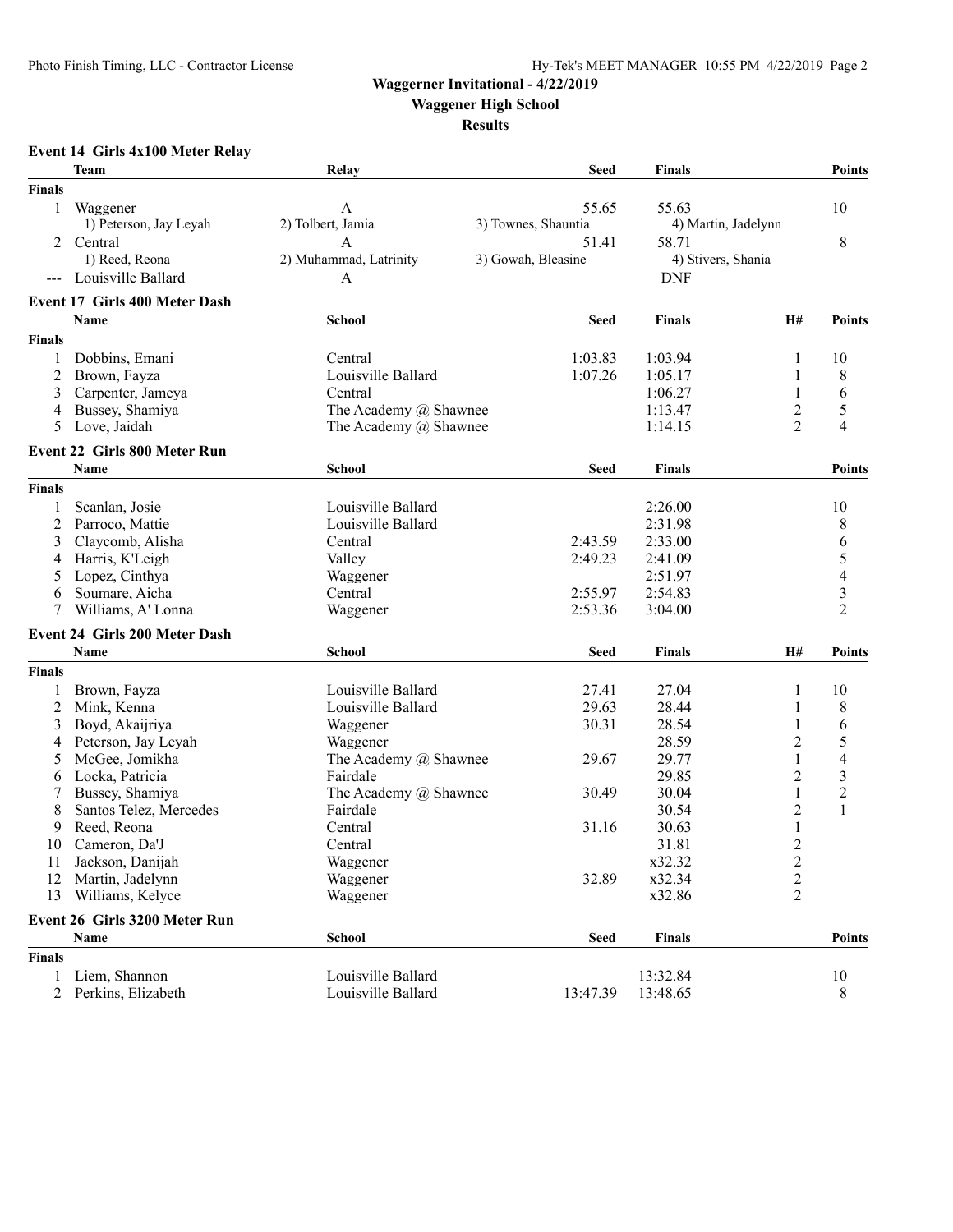### **Waggerner Invitational - 4/22/2019**

**Waggener High School**

**Results**

### **Event 28 Girls 4x400 Meter Relay**

|               | <b>Team</b>                        | Relay                    | <b>Seed</b>        | <b>Finals</b>       |                | Points                   |
|---------------|------------------------------------|--------------------------|--------------------|---------------------|----------------|--------------------------|
| <b>Finals</b> |                                    |                          |                    |                     |                |                          |
| $\mathbf{1}$  | Central                            | A                        | 4:22.29            | 4:21.82             |                | 10                       |
|               | 1) Carpenter, Jameya               | 2) Claycomb, Alisha      | 3) Dobbins, Emani  | 4) Soumare, Aicha   |                |                          |
|               | Louisville Ballard                 | A                        | 4:20.29            | 4:37.15             |                | 8                        |
|               | 1) Brown, Fayza                    | 2) Foster, Ally          | 3) Mink, Kenna     | 4) Smith, Kortney   |                |                          |
| 3             | Fairdale                           | А                        |                    | 5:06.57             |                | 6                        |
|               | 1) Noel, Shiane                    | 2) Gallaegos, Jacqueline | 3) Van Horn, Halie | 4) Gjzeli, Beki     |                |                          |
|               | 4 Waggener                         | A                        | 5:52.10            | 5:10.35             |                | 5                        |
|               | 1) Boyd, Akaijriya                 | 2) Williams, A' Lonna    | 3) White, Dakota   | 4) Jackson, Danijah |                |                          |
|               | <b>Event 30 Girls High Jump</b>    |                          |                    |                     |                |                          |
|               | Name                               | <b>School</b>            | <b>Seed</b>        | <b>Finals</b>       |                | <b>Points</b>            |
| <b>Finals</b> |                                    |                          |                    |                     |                |                          |
| 1             | McKay, Makayla                     | Central                  | $4 - 04.00$        | $4 - 04.00$         |                | 10                       |
| 2             | Thomas, Amara                      | Central                  | 4-02.00            | $4 - 02.00$         |                | 8                        |
|               |                                    |                          |                    |                     |                |                          |
|               | <b>Event 34 Girls Long Jump</b>    |                          |                    |                     |                |                          |
|               | <b>Name</b>                        | School                   | <b>Seed</b>        | <b>Finals</b>       | H#             | <b>Points</b>            |
| <b>Finals</b> |                                    |                          |                    |                     |                |                          |
| 1             | Mink, Kenna                        | Louisville Ballard       | 15-05.75           | 15-05.00            | 1              | 10                       |
| 2             | Rhodes, Asia                       | Central                  |                    | 14-08.00            | $\overline{c}$ | 8                        |
| 3             | Boyd, Akaijriya                    | Waggener                 | 15-00.00           | 14-01.00            | $\mathbf{1}$   | 6                        |
| 4             | Thomas, Amara                      | Central                  |                    | 13-07.00            | $\overline{2}$ | 5                        |
| 5             | McKay, Makayla                     | Central                  | 15-00.75           | x12-09.00           | 1              |                          |
| 6             | Crenshaw, Tiara                    | Waggener                 | 11-06.50           | 12-08.00            | 1              | $\overline{\mathcal{A}}$ |
|               | Farley, Tyra                       | Fairdale                 | 12-07.00           | 12-06.00            | 1              | 3                        |
|               | Locka, Patricia                    | Fairdale                 |                    | <b>FOUL</b>         | $\overline{2}$ |                          |
| $---$         | Roberts, Emily                     | Waggener                 |                    | $X3-02.00$          | $\overline{2}$ |                          |
|               | <b>Event 36 Girls Triple Jump</b>  |                          |                    |                     |                |                          |
|               | <b>Name</b>                        | <b>School</b>            | Seed               | <b>Finals</b>       |                | <b>Points</b>            |
| <b>Finals</b> |                                    |                          |                    |                     |                |                          |
| 1             | Rhodes, Asia                       | Central                  | 26-11.00           | 29-04.00            |                | 10                       |
| 2             | McKay, Makayla                     | Central                  |                    | 28-02.00            |                | 8                        |
|               |                                    |                          |                    |                     |                |                          |
|               | <b>Event 38 Girls Discus Throw</b> |                          |                    |                     |                |                          |
|               | <b>Name</b>                        | <b>School</b>            | <b>Seed</b>        | <b>Finals</b>       |                | <b>Points</b>            |
| <b>Finals</b> |                                    |                          |                    |                     |                |                          |
|               | Monheimer, Katie                   | Louisville Ballard       | $90 - 02$          | $92 - 05$           |                | 10                       |
|               | Green, Sidney                      | Central                  | $80 - 05$          | 88-00               |                | 8                        |
|               | 3 Sachse, Timberlie                | Louisville Ballard       | 83-07              | 83-09               |                | $\sqrt{6}$               |
| 4             | Jackson, Delisha                   | The Academy @ Shawnee    | $59-10$            | 69-03               |                | 5                        |
| 5             | Liberto, Trinity                   | Louisville Ballard       | 66-05              | x60-01              |                |                          |
|               | <b>Event 40 Girls Shot Put</b>     |                          |                    |                     |                |                          |
|               | Name                               | <b>School</b>            | <b>Seed</b>        | <b>Finals</b>       | H#             | Points                   |
| <b>Finals</b> |                                    |                          |                    |                     |                |                          |
| 1             | Stevenson, Delores                 | Central                  | 33-06.00           | 31-11.00            | 1              | 10                       |
| 2             | Monheimer, Katie                   | Louisville Ballard       | 31-03.00           | 30-02.00            | 1              | 8                        |
| 3             | Jordan, Alyssa                     | Waggener                 | 30-07.00           | 29-11.00            | $\mathbf{1}$   | 6                        |
| 4             | Green, Sidney                      | Central                  | 26-03.00           | 27-11.00            | $\mathbf{1}$   | 5                        |
|               |                                    |                          |                    |                     |                |                          |